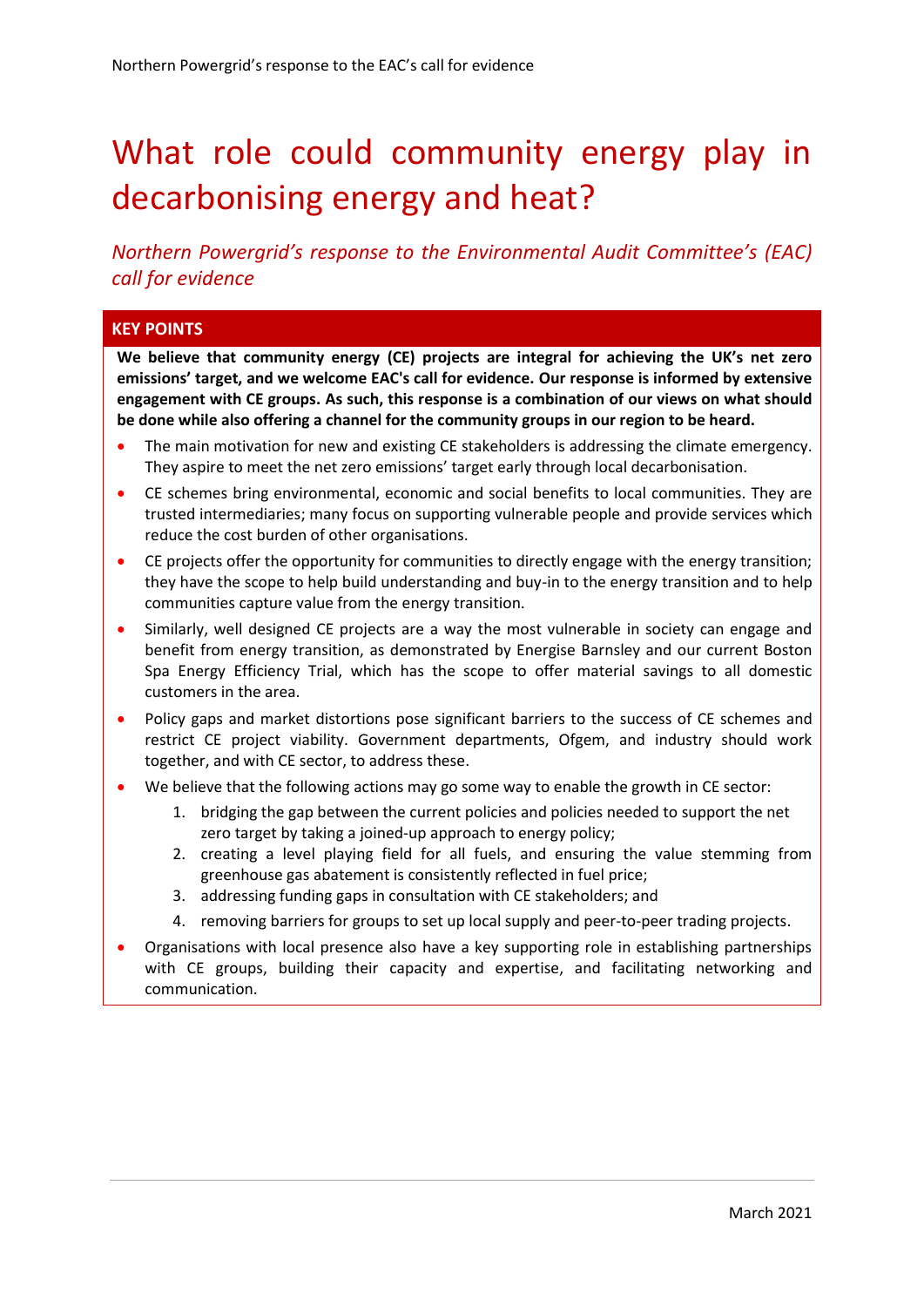# 1. Introducing Northern Powergrid

- 1) Northern Powergrid is the Distribution Network Operator responsible for the electricity network that takes electricity to and from 8 million people across the North East, Yorkshire, and northern Lincolnshire.
	- a. We serve a diverse region through more than 64,000 substations, over 96,000km of overhead power lines and underground cables, which span *c*.25,000 km<sup>2</sup>.
	- b. A proportion of the money our customers pay to their energy supplier for the electricity they use (around £85 per year on an average domestic customer bill) comes to us to cover the cost of keeping the network running safely, reliably, and efficiently.
- 2) Our role and regional presence means we are a key support organisation for local community energy (CE) groups, and a key link between our communities and the wider energy industry. We have been running an engagement programme for CE groups since 2014, complemented by a fund to support community projects (since 2018, run jointly with Northern Gas Networks). In 2020, we published our Community Energy Engagement Strategy<sup>1</sup>, where we took 26 actions to support the growth in the CE sector across our region by listening, informing, engaging them and advocating for them, based on inputs from 17 CE groups across our region.
- <span id="page-1-1"></span><span id="page-1-0"></span>3) This response is heavily informed by the feedback we have received from CE groups. Since January 2020 we have:
	- a. carried out a Regional Community Energy Study<sup>2</sup>, informed by 20 groups in our region;
	- b. held three CE forums attended by a total of 167 stakeholders;
	- c. set up a Community Energy Stakeholder Panel, comprised of 14 panellists, representative of a wide range of CE stakeholders, and held four sessions;
	- d. participated or spoke at four external CE events, attended by more than 100 stakeholders, capturing their feedback;
	- e. reached over 1,300 stakeholders through our CE webpage<sup>3</sup> and quarterly CE newsletters;
	- f. had *c.*40 direct conversations with CE groups; and

1

 $g<sub>1</sub>$  engaged with over 11,000 stakeholders on decarbonisation and net zero topics.

<sup>&</sup>lt;sup>1</sup> Available from[: https://www.northernpowergrid.com/asset/0/document/5485.pdf](https://www.northernpowergrid.com/asset/0/document/5485.pdf)

<sup>&</sup>lt;sup>2</sup> Available from: <https://www.northernpowergrid.com/asset/0/document/5674.pdf>

<sup>&</sup>lt;sup>3</sup> Available from[: https://www.northernpowergrid.com/community-energy/](https://www.northernpowergrid.com/community-energy/)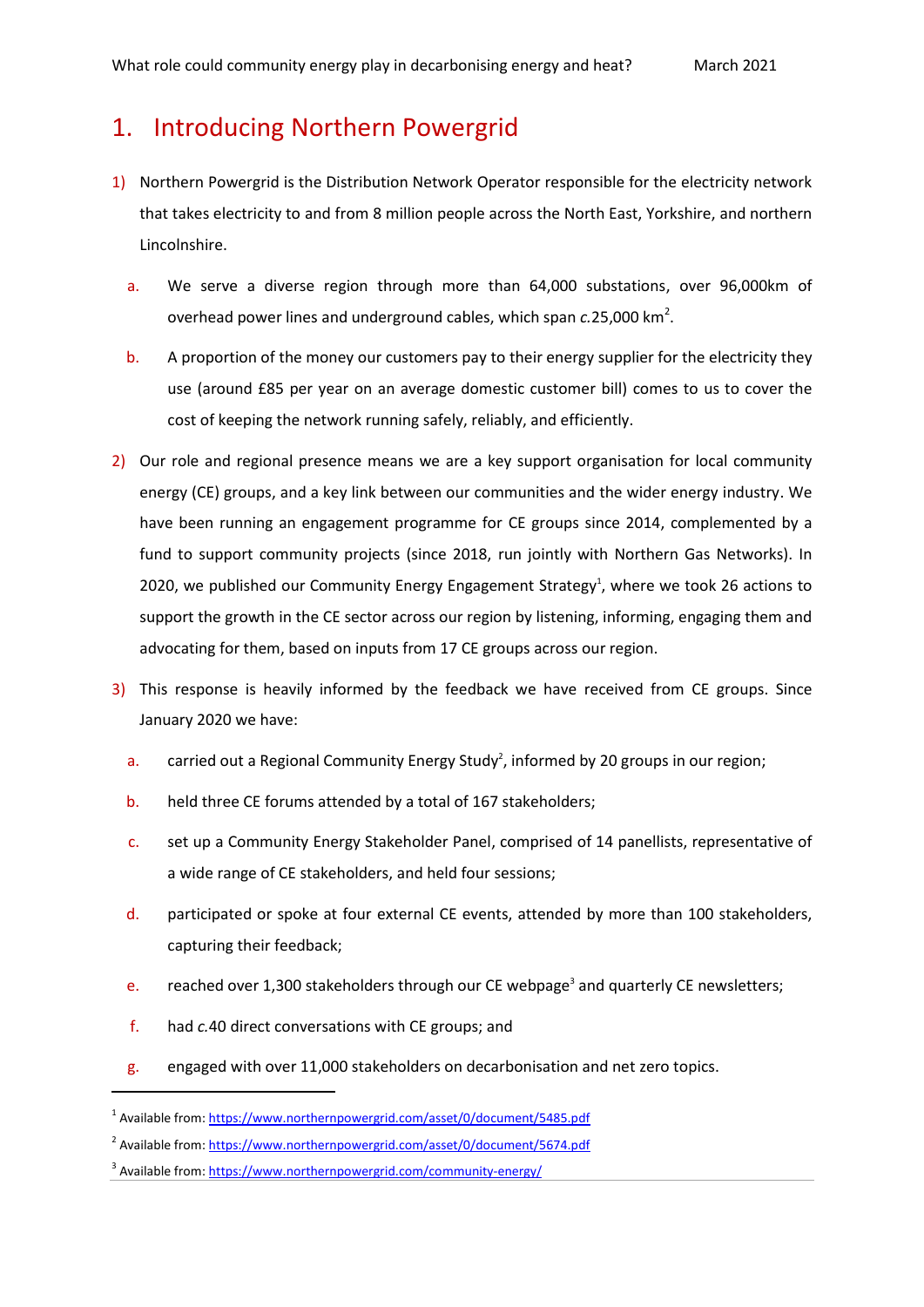# 2. Responses to EAC's consultation questions

*Question 1: What contribution could community energy (through renewable power and/or energy efficiency) make to achieving net-zero by 2050 in the energy sector and its potential role in decarbonising the heat and transport sectors?*

- 1) We believe that an increase in CE schemes is an integral component for achieving net zero.
- 2) Our vision set out in our Distribution System Operator (DSO) v1.1 development plan<sup>4</sup> is for a smart, flexible and clean energy system, where electric vehicles are powered by a neighbour's solar panels and where discount on bills are offered for providing power back to the grid, and where batteries kick in automatically to keep homes and businesses running at times of low generation. In this world, the system works to utilise every unit of low-carbon energy in the best way and enables communities and individuals to provide power back to the grid, or take it from locally generated, sustainable sources. This vision remains at the core of our Community Energy Engagement Strateg[y](#page-1-0)<sup>1</sup>.
- 3) Our wider stakeholders strongly support decentralisation of the energy system. Most of them are in favour of adopting an accelerated pathway to reach net zero emissions before 2050.
- 4) Besides a key role in emissions' reduction, CE creates added value through economic and social benefits. Our Regional CE Study**Error! Bookmark not defined.** emphasised the local benefits and efficiencies created through scale, local outreach, and behaviour change. In 2019 alone, surveyed CE groups in our region:
	- a. delivered £244,000 in local economic benefits;
	- b. owned 1.85 MW electricity generation capacity, avoiding 497 tonnes of CO<sub>2</sub>e emissions;
	- c. directly supported 18 jobs;

**.** 

- d. engaged 2,500 individuals and 55 businesses; and
- e. delivered energy efficiency improvements with a total value of £400,000.
- 5) This study reflects the impact of 20 CE organisations. We expect that the overall CE contributions in the region are more significant, as the total number of groups is higher.

<sup>&</sup>lt;sup>4</sup> Available from[: www.northernpowergrid.com/asset/0/document/5139.pdf](http://www.northernpowergrid.com/asset/0/document/5139.pdf)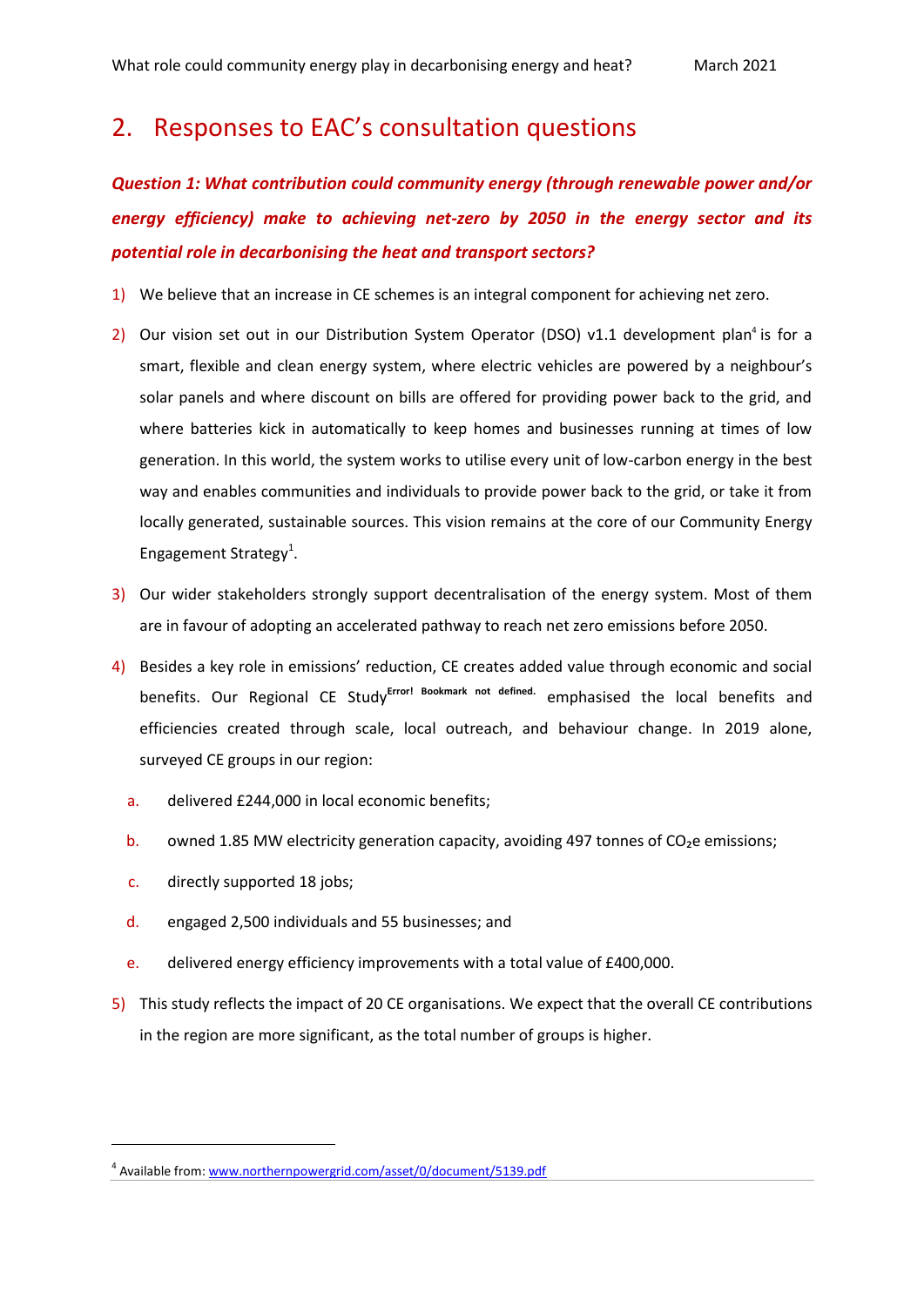- 6) The study was carried out as part of the State of the Sector Report by Community Energy England<sup>5</sup>, which reflects the data for CE contributions across the UK.
- 7) Collaborative effort is needed to ensure decarbonisation delivers better outcomes to everyone. Many CE organisations are trusted intermediaries focussed on the environmental, social, and local economic impacts of our energy system. They support local service provision, such as food banks and charity organisations, and focus on protecting and supporting vulnerable people (e.g. reducing fuel poverty through energy switching and energy efficiency measures). We therefore believe that supporting the growth of CE in our region will help us reach the most vulnerable in our society, and help in ensuring that the energy transition required to meet the net zero target is fair for everyone.
- <span id="page-3-0"></span>8) The Climate Change Committee has also recognised $6$  the role that people can and need to play in achieving the legally binding emissions' target.

# *Question 2: How well are the financial and technical needs of setting up and running community energy projects met by existing Government support mechanisms? What changes would be needed to the access or nature of support to develop community energy further?*

- 9) The feedback we have received from CE stakeholders indicates that the current support mechanisms are insufficient and inefficient for enabling significant growth in CE. The points below provide a summary of what CE groups have told us, and include a number of barriers which need to be addressed to enable more CE projects.
	- a. Most groups' primary motivation for setting up CE projects is to achieve net zero emissions for their community early. They believe there is a **lack of joined-up approach to energy policy, including lack of ambition and speed to meet carbon neutrality.** The existing policy gap for m[e](#page-3-0)eting net zero has also been illustrated by the Climate Change Committee<sup>6</sup>.
	- b. A common concern is that **regulation and relevant fiscal mechanisms do not account for social and environmental (carbon) values.** This is seen as unacceptable in climate emergency.

1

<sup>&</sup>lt;sup>5</sup> Available from[: https://communityenergyengland.org/pages/state-of-the-sector](https://communityenergyengland.org/pages/state-of-the-sector)

<sup>&</sup>lt;sup>6</sup> Available from: [https://www.theccc.org.uk/wp-content/uploads/2020/12/Policies-for-the-Sixth-Carbon-Budget-and-Net-](https://www.theccc.org.uk/wp-content/uploads/2020/12/Policies-for-the-Sixth-Carbon-Budget-and-Net-Zero.pdf)[Zero.pdf](https://www.theccc.org.uk/wp-content/uploads/2020/12/Policies-for-the-Sixth-Carbon-Budget-and-Net-Zero.pdf)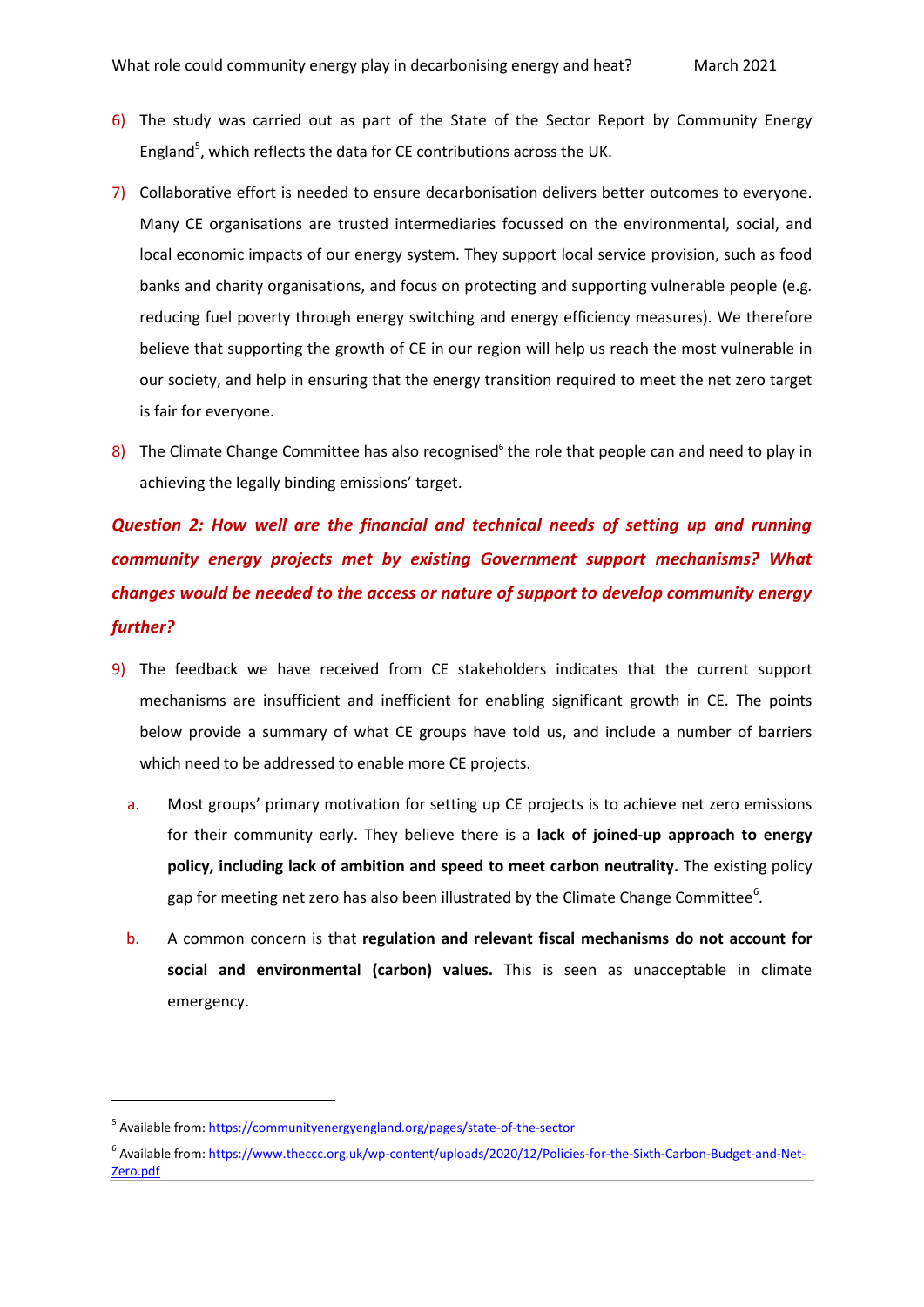- i) While communities clearly deliver environmental and social benefits, these are not currently reflected in the energy prices and therefore unlikely to improve the overall (economic) feasibility of their project.
- ii) There is a market failure stemming from different, inconsistent taxation of different fuels and fuel prices not being reflective of externalities, such as the abatement cost of greenhouse gas emissions.
- iii) Environmental and social policy costs are disproportionally levied on electricity bills; this has created significant distortions in the market and is leading to inefficiencies and perverse outcomes, including on activities aimed at decarbonisation.
- iv) It has also been recently highlighted by the National Audit Office, confirming HM Treasury and HM Revenue & Customs have a "limited understanding" of how far the tax system supports government's environmental objectives.
- c. **Energy policy** (including energy regulation and industry jargon) **is perceived as a very complex** area to engage with.
- d. Groups are keen to create **local supply and balancing projects** an aspiration closely aligned with the Government's and Ofgem's vision of smart and flexible energy system – but **are faced by regulatory barriers** under the current regulatory regime.
	- i) CE groups are unlikely to have the capacity to acquire a supplier licence, required to supply more than 2.5MW to domestic premises.
	- ii) A small number of groups have been able to trial local supply through Ofgem's Sandbox mechanism, but such derogations are unlikely to be scaled up.
	- iii) While a Smart Export Guarantee applies for units of electricity exported, it is much lower than what a (local) customer may pay for the electricity they consume, hence not suitable for building a viable economic model for a CE project. Further, this approach does not guarantee local supply.
	- iv) Private wire is often the only option for this type of activity in the current licensing framework and the most appealing because it deducts from the electricity price the cost of the regulatory overhead and policy costs that would otherwise be levied (i.e. avoiding a 'tax' that is then paid by other customers). The effect of this is for the electricity system (and electricity bill payers) to cross-subsidise networks from which they do not benefit – in effect a hidden form of regressive tax.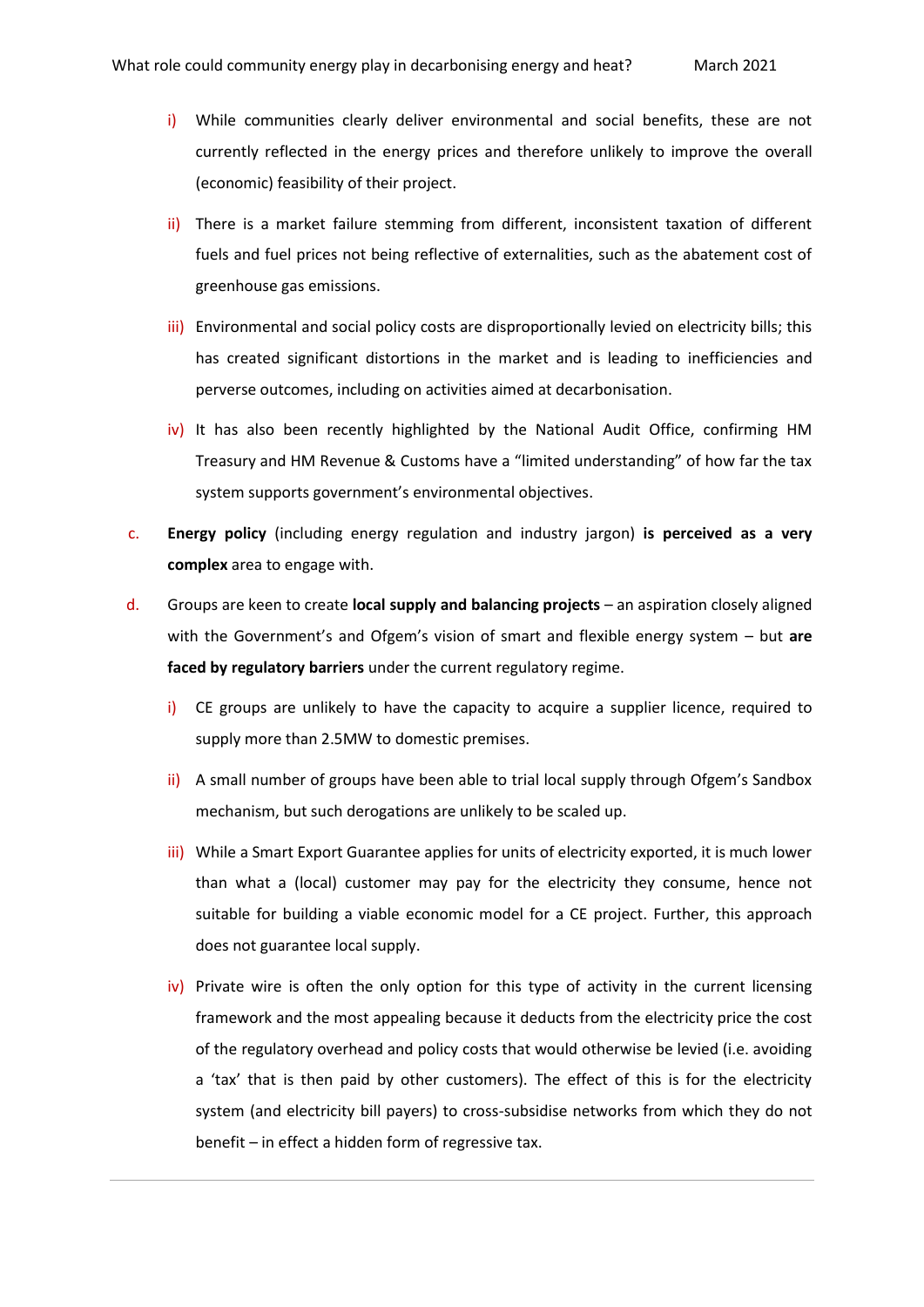#### e. **Financial and policy support mechanisms for CE are scarce**:

- i) Funding opportunities are generally limited to the Rural Community Energy Fund (RCEF) and a few location-specific initiatives.
- ii) Financial viability of CE generation projects post-Feed-in Tariff is very complicated, although groups are trying to re-invent business models.
- iii) There are gaps in funding available to:
	- (1) urban CE groups; and
	- (2) emerging groups, to get set up and registered.
- f. Groups funded by RCEF believe they are "being set up to fail". **In rural areas, connections' cost is a barrier for project viability**. The CE groups do not believe they should be paying for connection if they are addressing the net zero challenge, and this cost should be subsidised through general taxation.
- g. There is a further **uncertainty about the outcomes of Ofgem's charging reforms** and their impact on CE schemes, specifically, as communities are not able to change their location in response to locational connections' cost signals.
- h. More **awareness raising** about CE and decarbonisation is required. There is interest in CE, but many groups are struggling to identify viable projects and lack expertise.
- i. Figures below illustrate the feedback received through our Regional CE Stud[y](#page-1-1)<sup>2</sup>, which included 20 CE groups. The challenges in our region slightly differ from those facing the wider sector, with **organisational (including volunteer) capacity** identified as a key barrier.



Barriers reported by community energy organisations in our area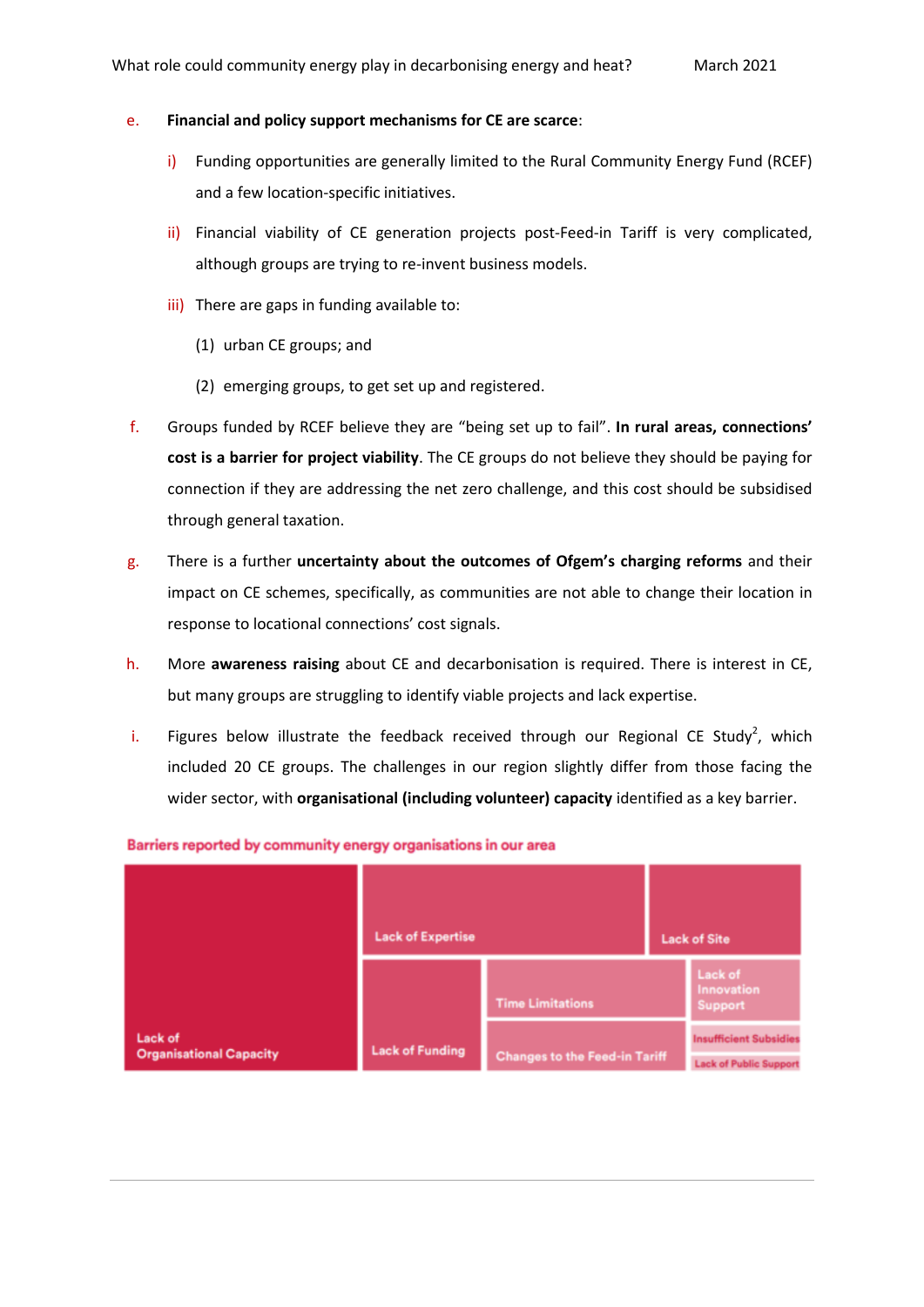#### Support requested by community energy organisations in our area

| <b>Improved Early Stage Funding</b> | <b>Improved</b><br><b>Knowledge Sharing</b> | <b>Improved</b><br><b>Investment Support</b>                  |
|-------------------------------------|---------------------------------------------|---------------------------------------------------------------|
| <b>Better Access to Expertise</b>   | <b>Training Support</b>                     | <b>Training Support</b><br><b>Reduced Planning Complexity</b> |

10) Further research is being carried out by the Centre for Sustainable Energy to identify support required for CE organisations in the North East.

# *Question 3: What are the main barriers to development of new community energy schemes under the current regulatory regime? Do lack of connection or high access charges to the electricity grid pose an obstacle? How could these be overcome?*

- 11) Please refer to our response to Question 2 above. The answer provided reflects the views of current and new groups which are looking to set up new or additional CE schemes.
- 12) Some of the barriers noted above, such as lack of suitable site, lack of expertise, and awareness raising, can be overcome through partnerships – with local authorities, educational institutions, SMEs, and commercial and energy industry stakeholders.
- 13) Please also refer to our responses to Questions 4 and 6.

*Question 4: What role should Ofgem play in supporting community energy and resolving regulatory issues, such as decentralisation and incorporating community energy projects into smart electricity grids?*

- 14) New groups believe that, in the context of net zero target, it is unacceptable that networks continue to be regulated based on economic performance only.
- 15) Groups seeking new connections believe that connections' cost should reflect social and environmental values and/or be funded through taxation.
- 16) We think the following actions may go some way in addressing the barriers:
	- a. clarifying the outcomes of its charging reforms, thus eliminating the uncertainty CE groups are now facing;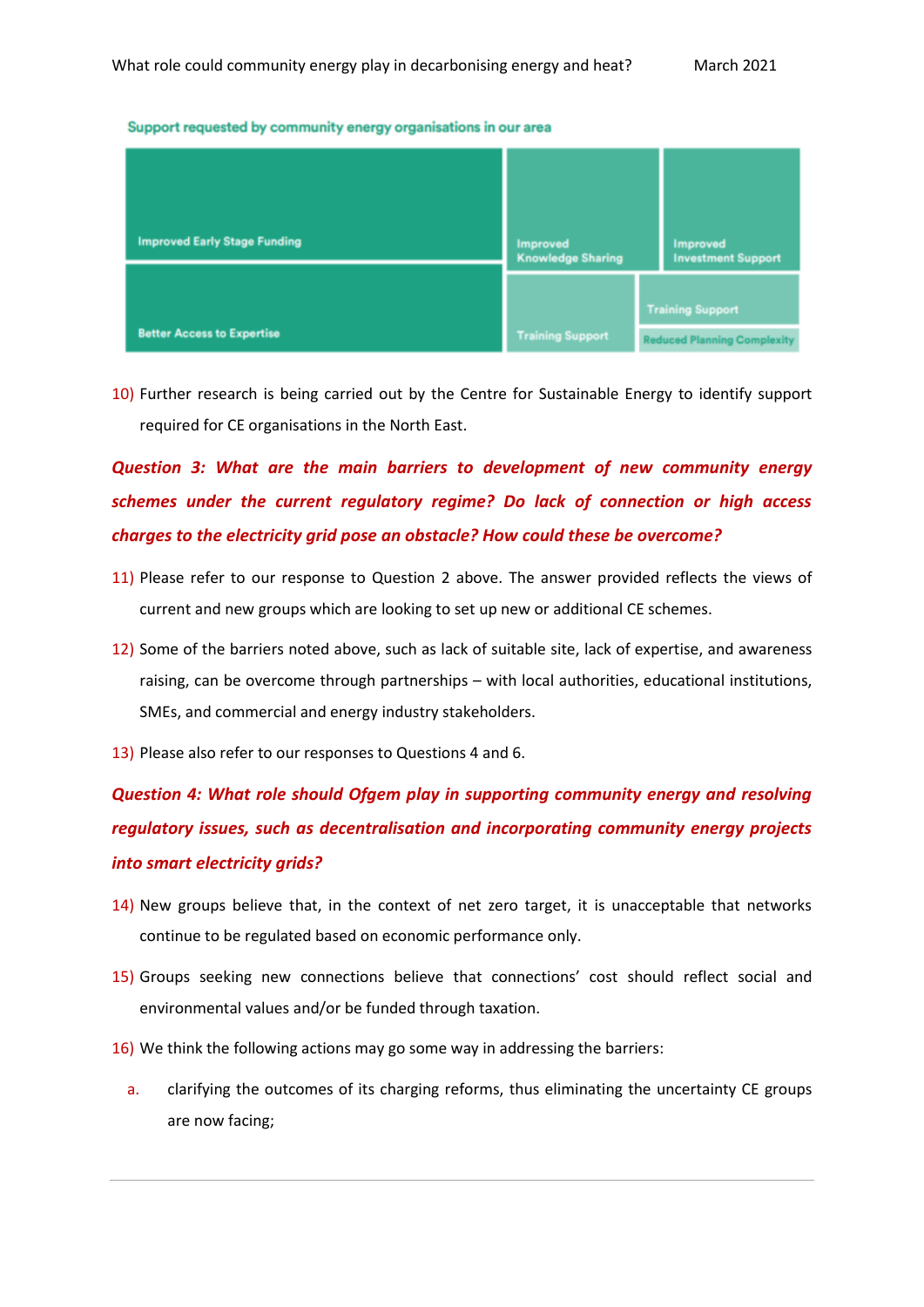- b. considering the potential adverse impact of cost-reflective locational signals on community projects, as communities cannot change their location; and
- c. working with the Government and industry to:
	- i) remove the barriers for groups to set up local supply and peer-to-peer trading projects; and
	- ii) create a level playing field for all fuels, reflecting the environmental and social value of emissions, and levying them consistently.
- 17) We are also aware that the response submitted by Community Energy England includes a set of asks to Ofgem.

# *Question 5: What role can local authorities play in developing community energy, for example in planning, decision making and the availability of sites for energy generation?*

- 18) As trusted and local bodies, Local Authorities (LAs) are key support and partner organisations for CE stakeholders.
	- a. LAs may have a role in providing direct support to CE groups, such as, but not limited to: providing grant funding, helping groups to identify project sites, supporting local engagement, or even entering into Power Purchase Agreements with CE projects.
	- b. Likewise, LAs can signpost to and connect CE groups with other key stakeholders, and facilitate networking between the relevant organisations.
- 19) The services CE groups provide are reducing the cost burden on LAs and charity organisations. As LAs set out the plans for achieving their net zero targets, CE groups offer an effective outreach channel for involving the local communities and, importantly, an opportunity to reduce emissions through community-led projects, while unlocking local economic and social benefits.
- 20) There is a strong appetite among the CE groups to be involved in local planning and work in partnership with a range of local stakeholders to set out plans for meeting the net zero target, including actions related to the use of energy.

### *Question 6: How can policy ensure that community energy projects maximise their positive impacts (social, environmental, economic) on the local communities?*

21) We believe that addressing the barriers outlined in Questions 2 and 3 will go some way in maximising the benefits from CE projects and enabling the growth in this sector, especially: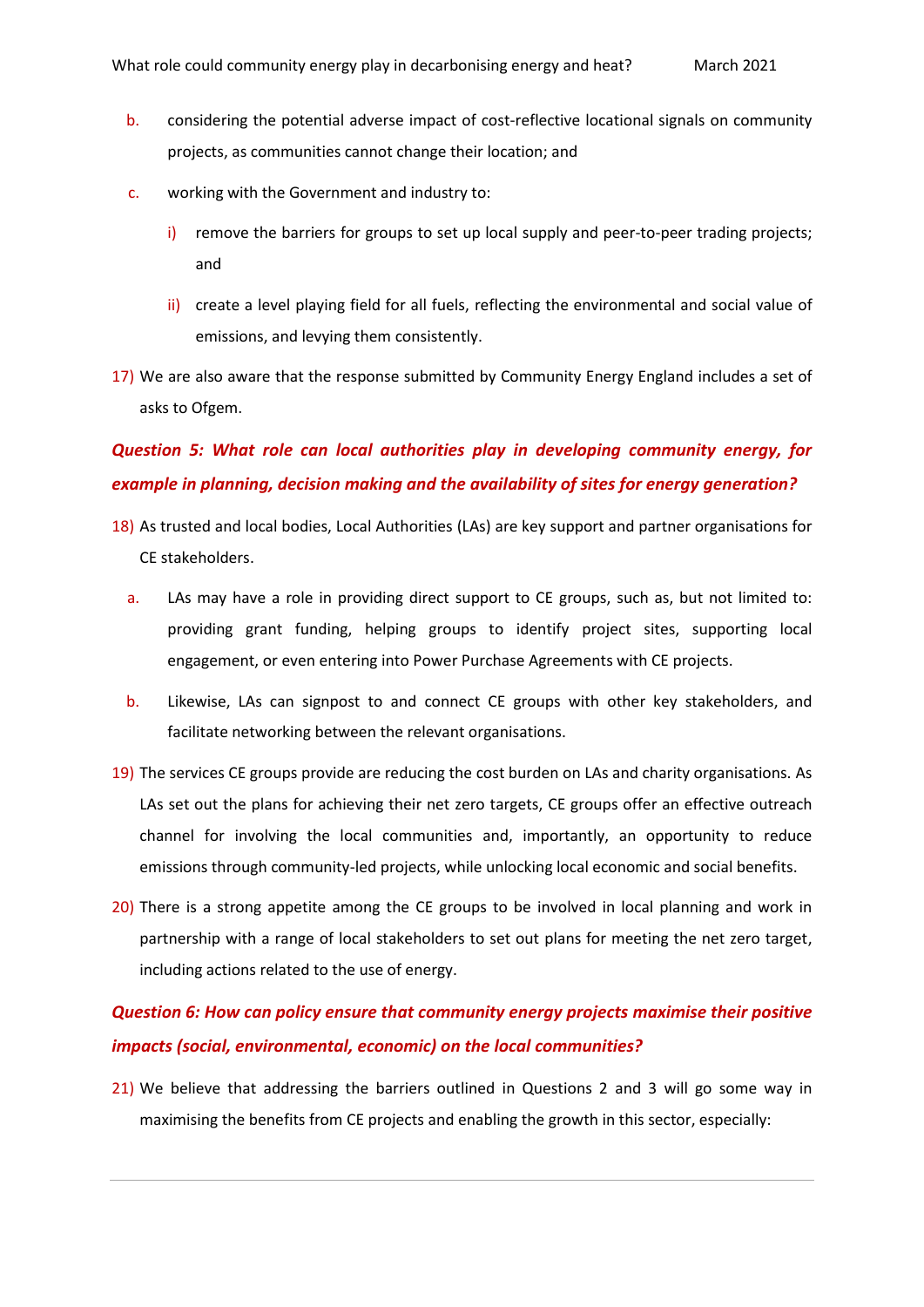- a. bridging the gap between the current policies and policies needed to support the net zero target;
- b. ensuring the value stemming from greenhouse gas abatement is consistently reflected in pricing of fuels, and thus reflects the net zero target;
- c. removing barriers for groups to set up local supply and peer-to-peer trading projects. We believe these should be carefully considered and well-designed to ensure fair outcomes for all energy customers and avoid any unintentional adverse impacts; and
- d. setting out coherent funding and support mechanisms for CE, created in consultation with these stakeholders.
- 22) We are also aware that the response submitted by Community Energy England includes a set of policy asks.

### *Question 7: What are exemplars of successful community energy systems from across the UK's urban and rural communities; what makes them so successful?*

- 23) Please refer to the relevant information made available by organisations such as Community Energy England/Wales/Scotland, Regen, and the projects carried out with RCEF support. From our engagement with these organisations, we are aware that the success of many existing CE projects has been enabled by the Feed-in Tariff, which was discontinued in 2019.
- 24) We have been directly involved in valuable innovation projects with CE groups, such as:
	- a. Distributed Storage & Solar Study<sup>7</sup> innovation project, which explored how home batteries could increase capacity on the electricity network and enable more homes to install solar panels in partnership with **Energise Barnsley<sup>8</sup>** CE group. Energise Barnsley have 321 separate solar PV installations in properties owned by Barnsley Council and managed by Berneslai Homes, totalling 1.5MW. These include domestic properties (of which 75% are bungalows, where elderly tenants live, and 25% are residents on pre-payment meter) and 16 nondomestic properties, consisting of schools, sheltered housing blocks, and community buildings. Batteries were installed in a cluster of homes and linked in a virtual power plant to study how this solution can reduce peak solar output onto the electricity networks when there was low local demand, and creating costs savings for the community. The project is an example of how community-led energy can thrive through partnerships, providing

1

<sup>&</sup>lt;sup>7</sup> For more information, please visit[: https://www.northernpowergrid.com/innovation/projects/distributed-storage-solar](https://www.northernpowergrid.com/innovation/projects/distributed-storage-solar-study-nia-npg-011)[study-nia-npg-011](https://www.northernpowergrid.com/innovation/projects/distributed-storage-solar-study-nia-npg-011)

<sup>&</sup>lt;sup>8</sup> For more information, please visit[: http://www.energisebarnsley.co.uk/projects/](http://www.energisebarnsley.co.uk/projects/)